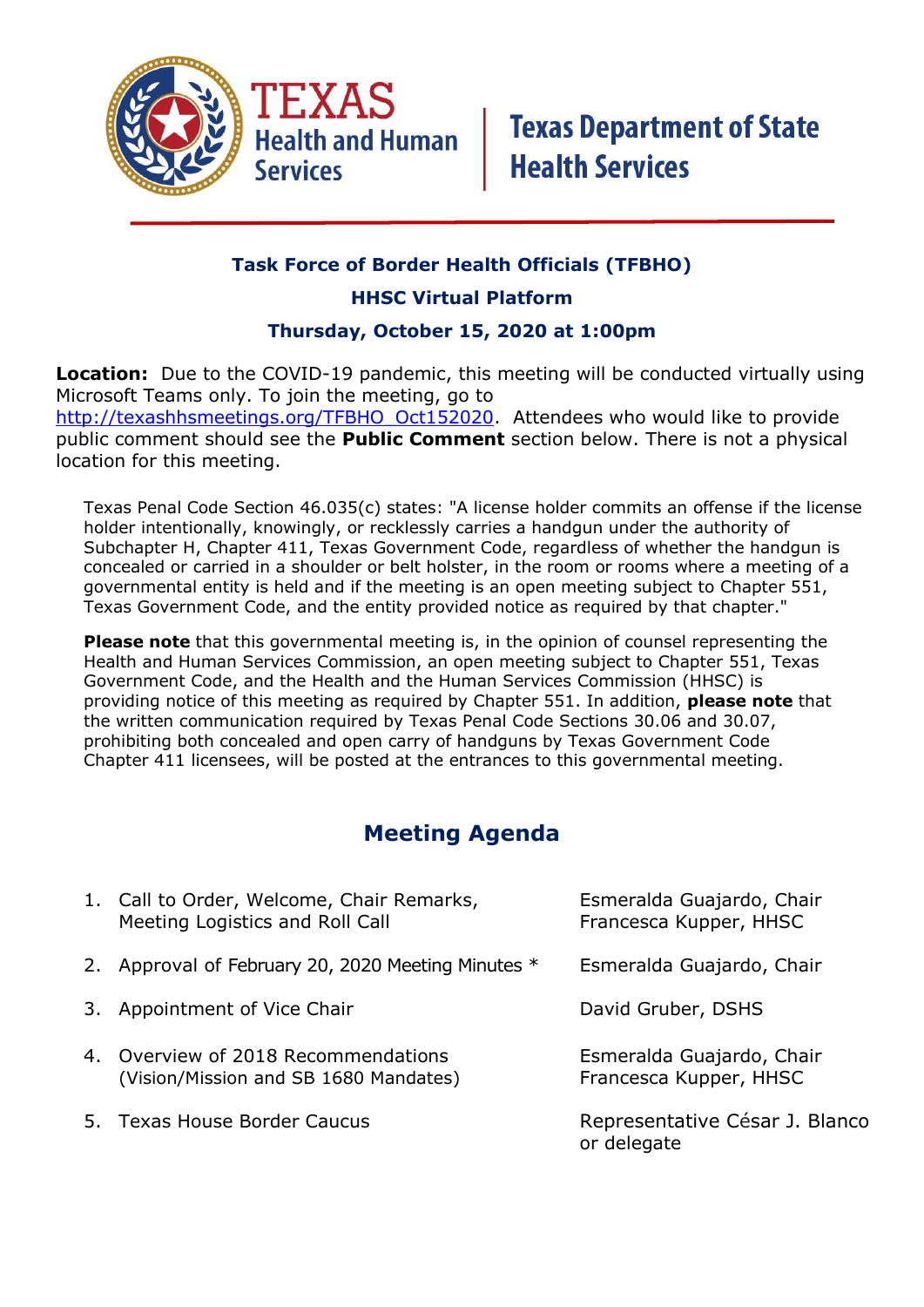

- 6. COVID-19 Response in relation to TFBHO Esmeralda Guajardo, Chair subcommittee priorities
	-
- 7. Public Comment **Francesca Kupper, HHSC**
- 8. Closing Remarks, Adjourn and Thank you Esmeralda Guajardo, Chair

\* Denotes possible action item

**Public Comment:** The Texas Health and Human Services Commission (HHSC) welcomes public comments pertaining to topics related to the border public health. Members of the public who would like to provide public comment are asked to complete a Public Comment Form at [http://texashhsmeetings.org/TFBHO\\_PCReg\\_Oct152020.](http://texashhsmeetings.org/TFBHO_PCReg_Oct152020) Members of the public are encouraged to participate in this process by providing written public comment to HHSC by emailing [OBPH@dshs.texas.gov](mailto:OBPH@dshs.texas.gov) no later than 5:00 p.m. Tuesday, October 13, 2020. Please include your name and either the organization you are representing or that you are speaking as a private citizen. Written comments are limited to three minutes and will be read during the meeting for consideration by the Council.

If you would like to register to provide oral comments, please mark the correct box on the Public Comment form. Instructions for providing oral comment will be emailed to you. Registration should be completed no later than 5:00 p.m. Tuesday, October 13, 2020. Members of the public may also use the Microsoft Teams Live Event Q&A section to submit a request to provide public comment. The request must contain your name and either the organization you are representing or that you are speaking as a private citizen, and your direct phone number.

Public comment is limited to three minutes. Speakers must state their name and on whose behalf they are speaking. Public members who are using handouts are asked to provide an electronic copy in accessible pdf format that will be distributed by HHS staff to Council members, State staff and for public distribution. Handouts are limited to two pages (paper size: 8.5" by 11", one side only) of documentation. Handouts must be emailed to HHSC immediately after registering and include the name of the person who will be commenting.

## **Note: These procedures may be revised at the discretion of HHSC.**